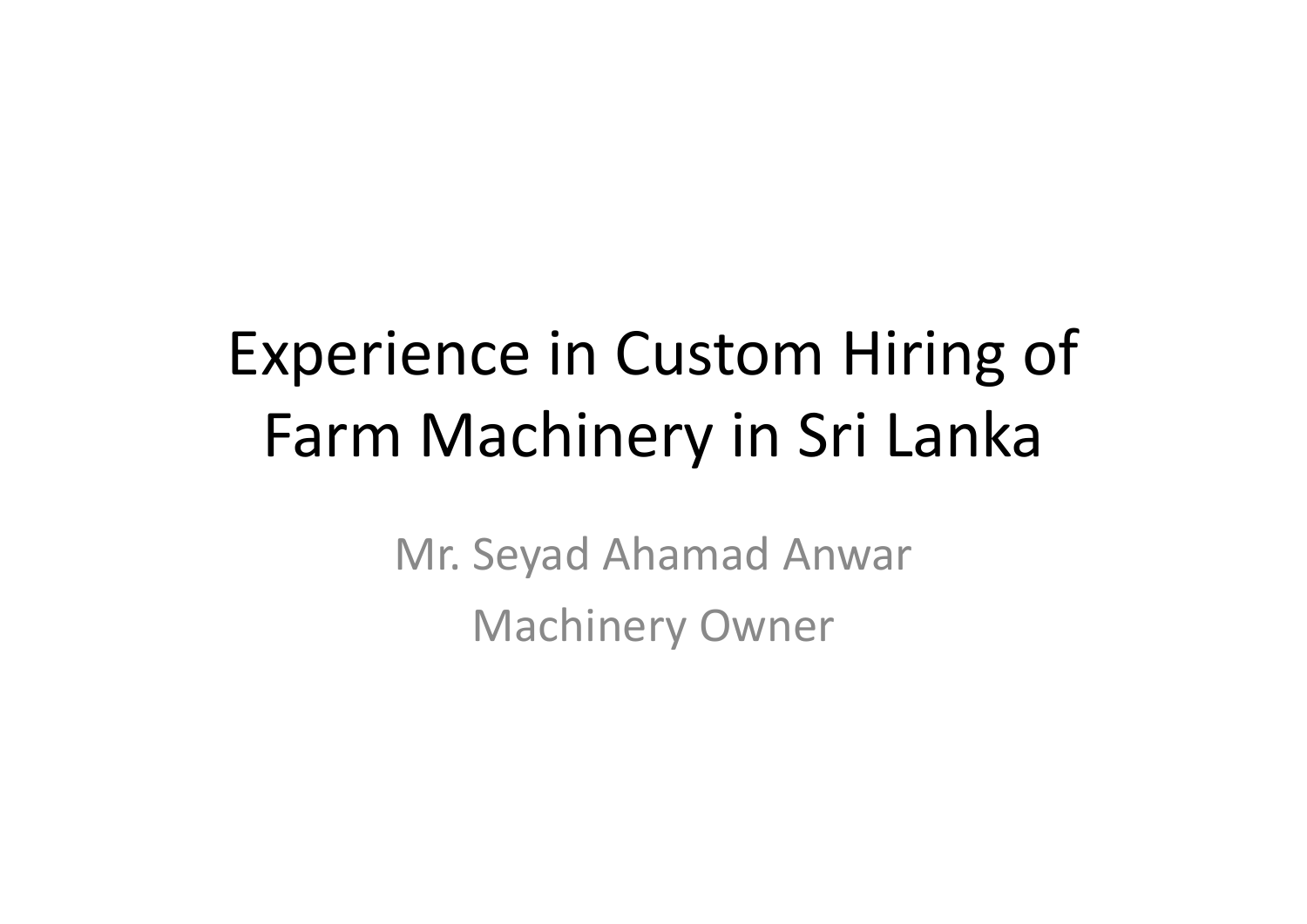### Personal Background

• Age : 41



- Former employer of Sri Lanka Ports Authority
- Coming from farming family having tractors
- Experienced farm machinery operator
- Resigned from the Govt. service to look after farming and started four wheel tractor hiring in small scale in 2005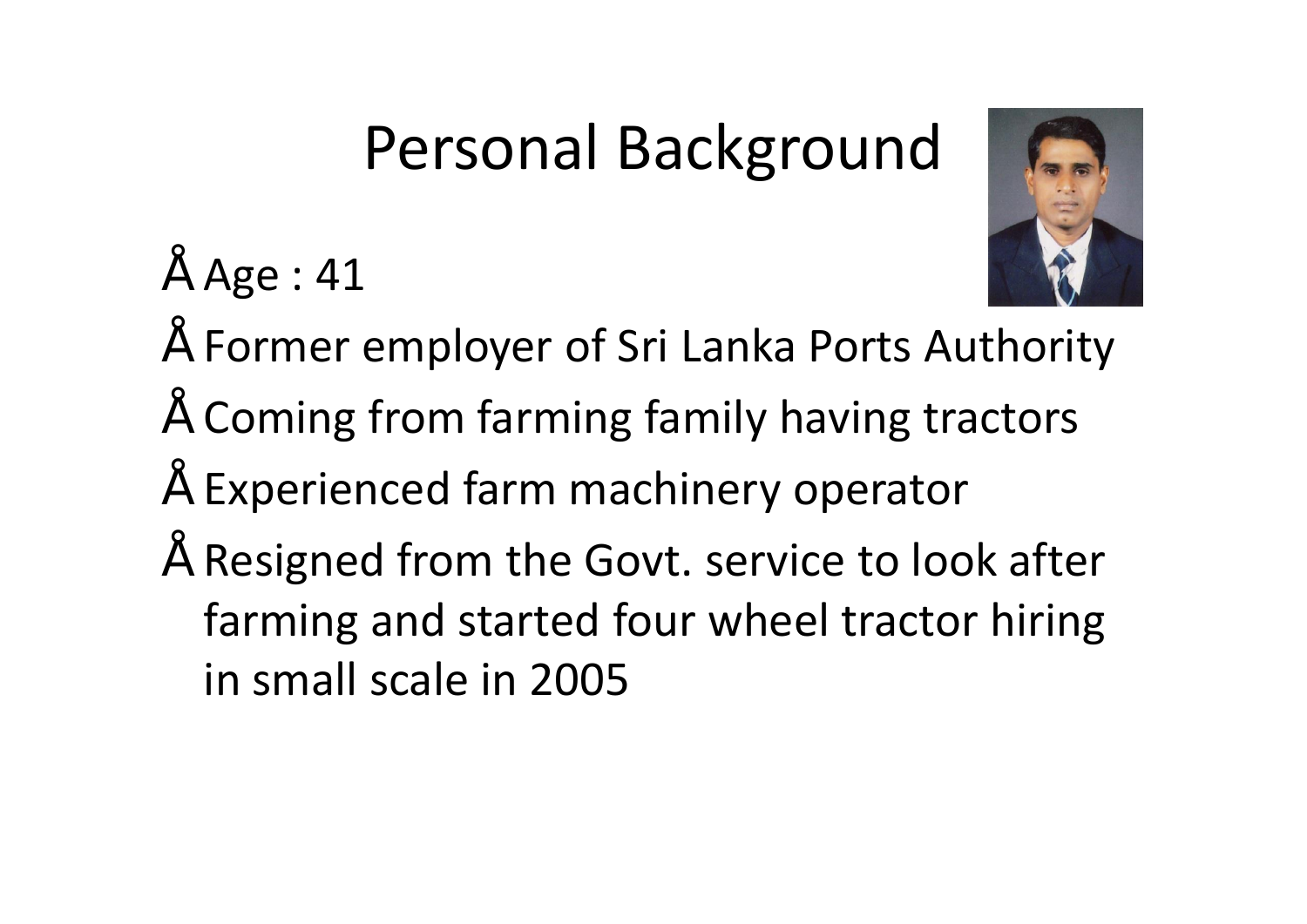# Beginning

- Started large scale machinery hiring in 2007 with 02 wheel type combine harvesters and a four wheel tractor.
- Four wheel tractor used for supporting combine operations
- Business was very attractive
- " Very few competitors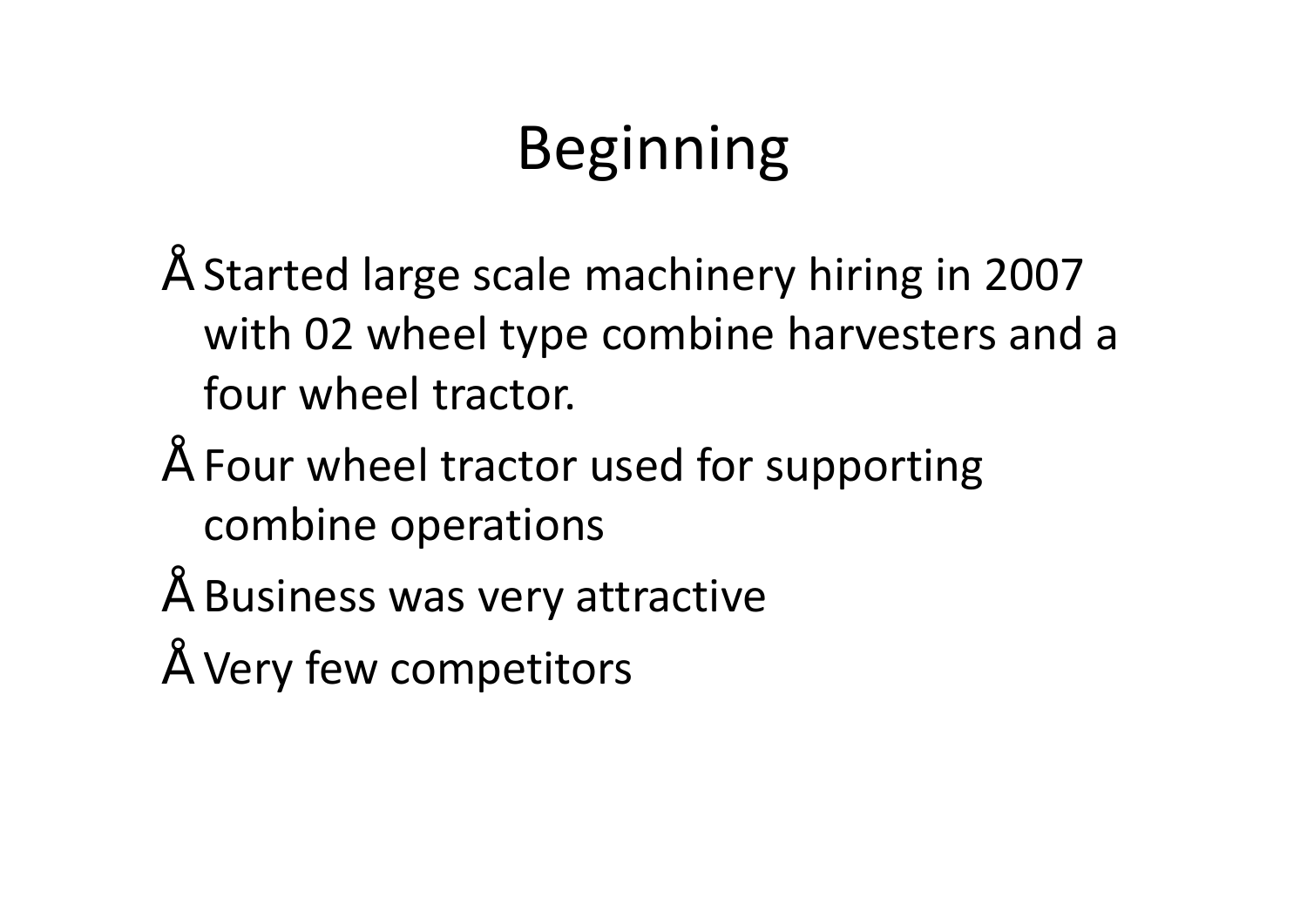#### Present Situation

- Owner of 5 large scale Combine harvesters (one track type and four wheel type)
- Employed 12 Nos operators in seasonal basis
- Covering about 600 ha in Maha and 525 ha in Yala season
- Main income is from hiring combine harvesters.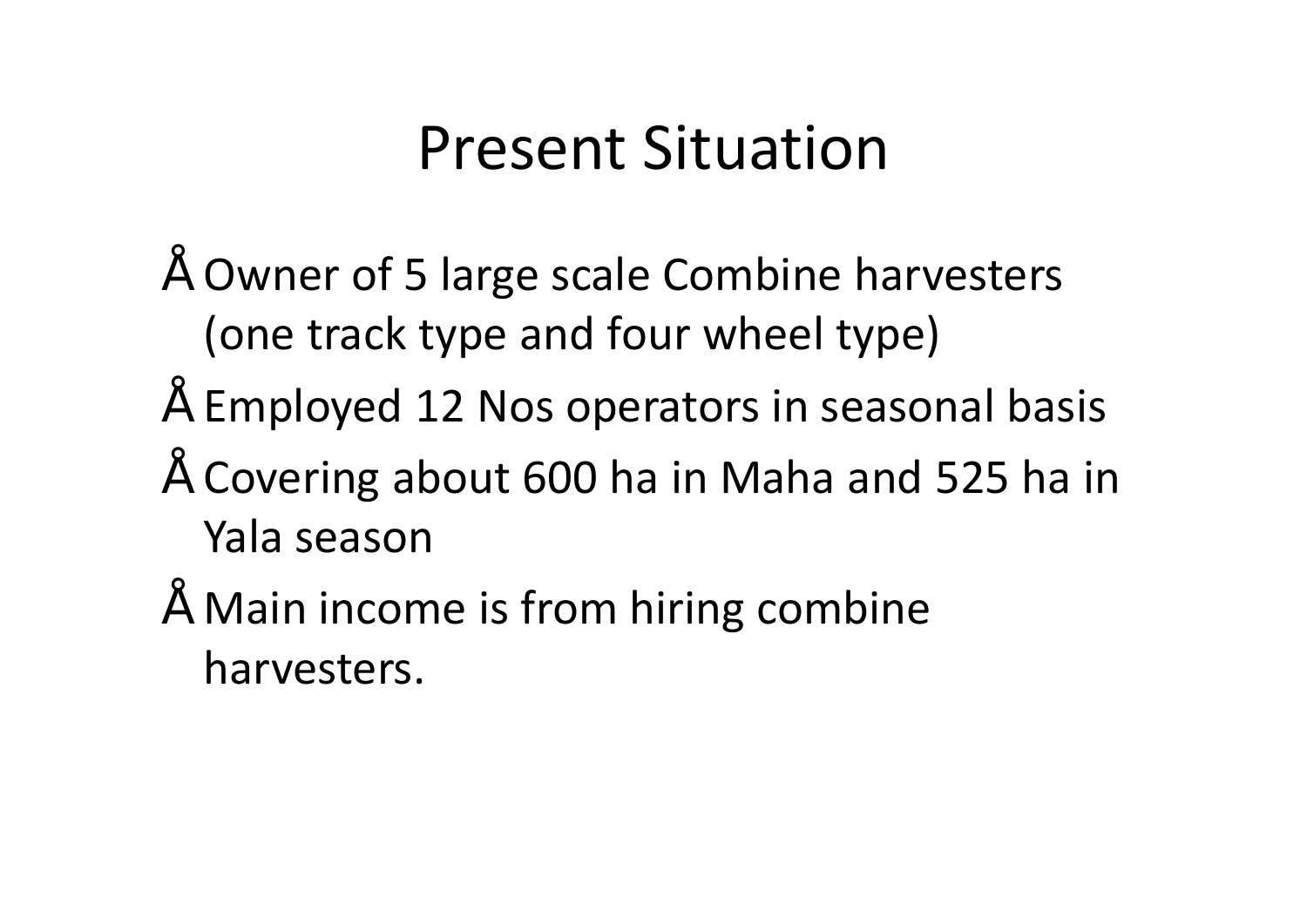

**Combines Parked in off season**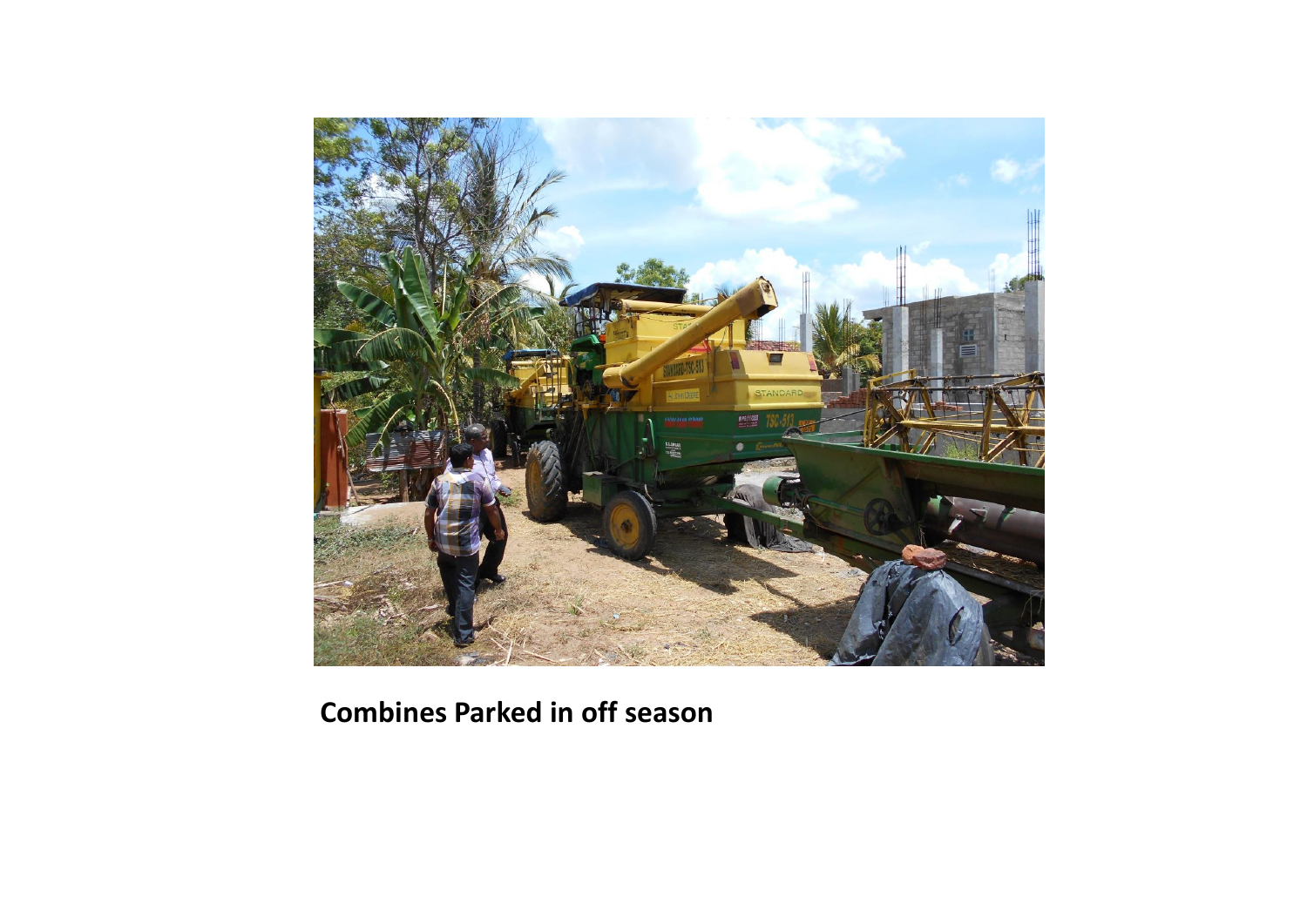### Problems and Constraints

- $\degree$  Very high competition (more than 500)
- Introduction of new technology (Track type combines are preferred over wheel type)
- $"$  Hiring rates reduced from Rs. 15,000 (\$ 116) per ha to now about Rs. 7500 (\$ 58) per ha.
- Low profit margin (high labour wages, high fuel cost and increased R & M cost)
- Involvement of a middle man (Brokers)
- Climatic problems (Flood and drought)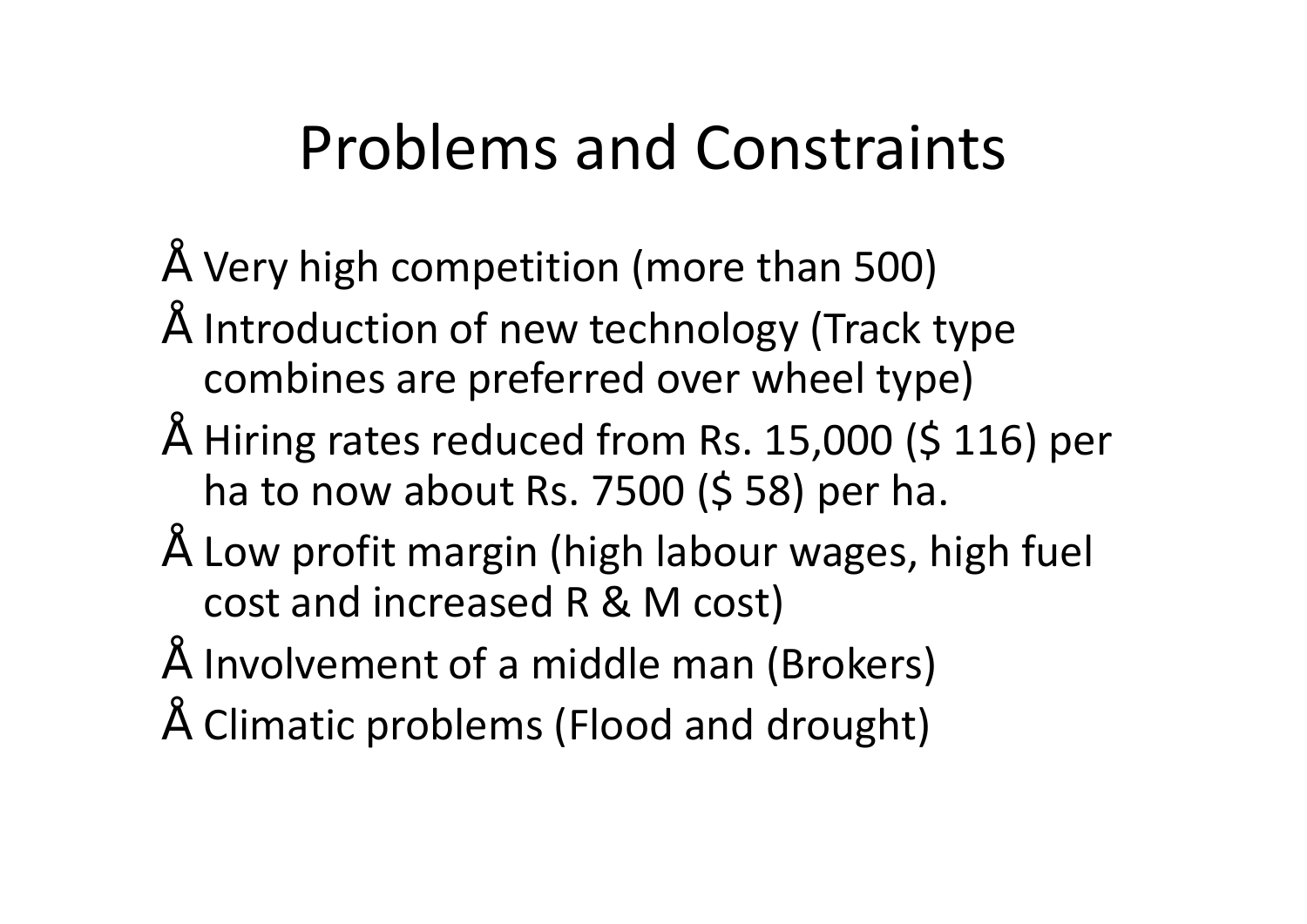### Institutional Support

- Farm machinery are supplied without import duty
- Training facilities available, but not utilized (not known)
- Majority of the capital invested in leasing base